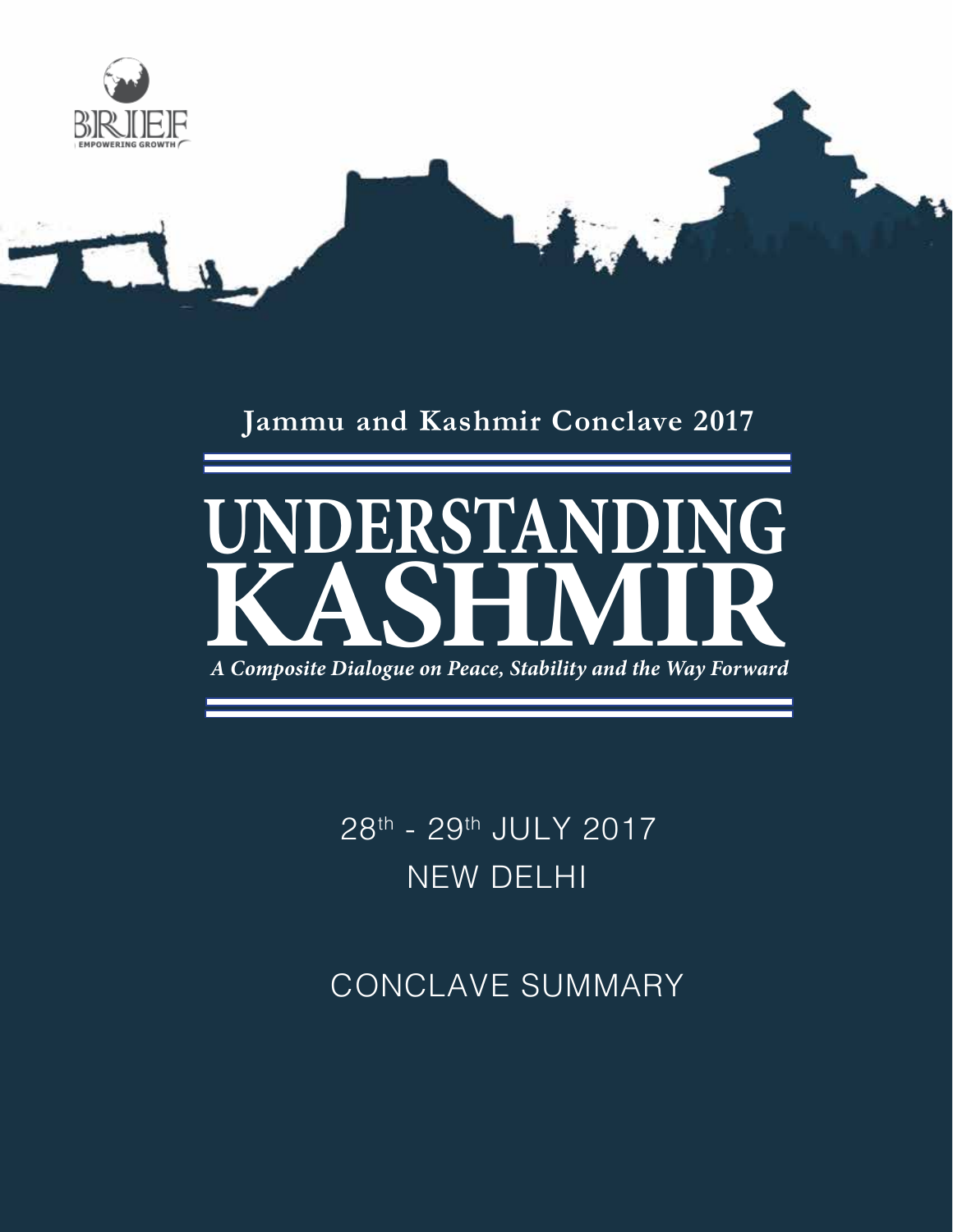























































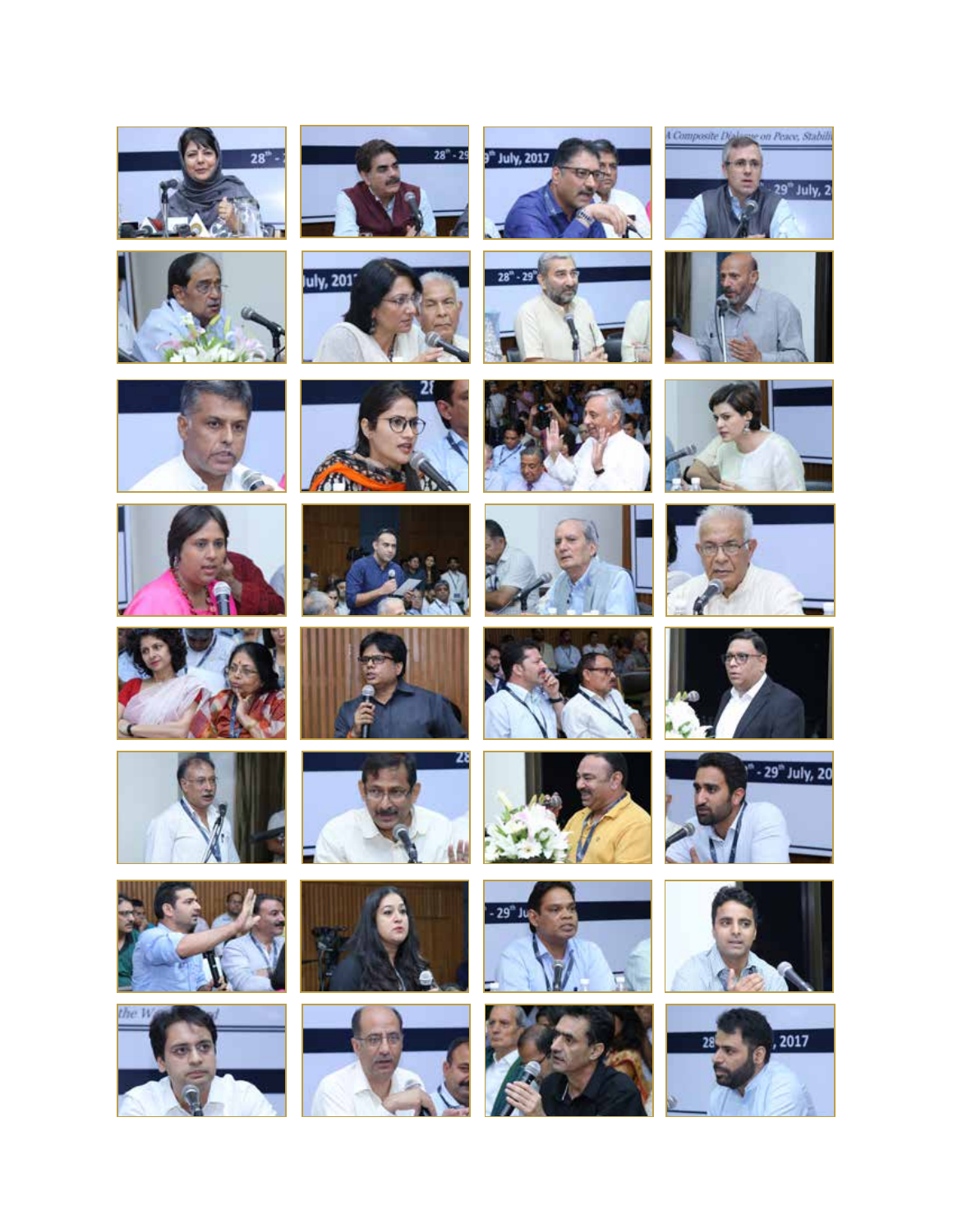# TABLE OF CONTENTS

| <b>Executive Summary</b>                                                               | 4  |
|----------------------------------------------------------------------------------------|----|
| Opening Statements and Inaugural Address                                               | 6  |
| Session I: Situation in Kashmir: The Role of Political Leadership<br>and Civil Society | 8  |
| Session II: Leveraging Opportunities for Kashmir's Economy                             | 10 |
| Session III: Youth Engagement in Kashmir                                               | 12 |
| Session IV: Media and its Influence in the Present Situation<br>in Kashmir             | 14 |
| Session V: Kashmir: The Way Forward                                                    | 16 |
| <b>Valedictory Session</b>                                                             | 18 |
|                                                                                        |    |

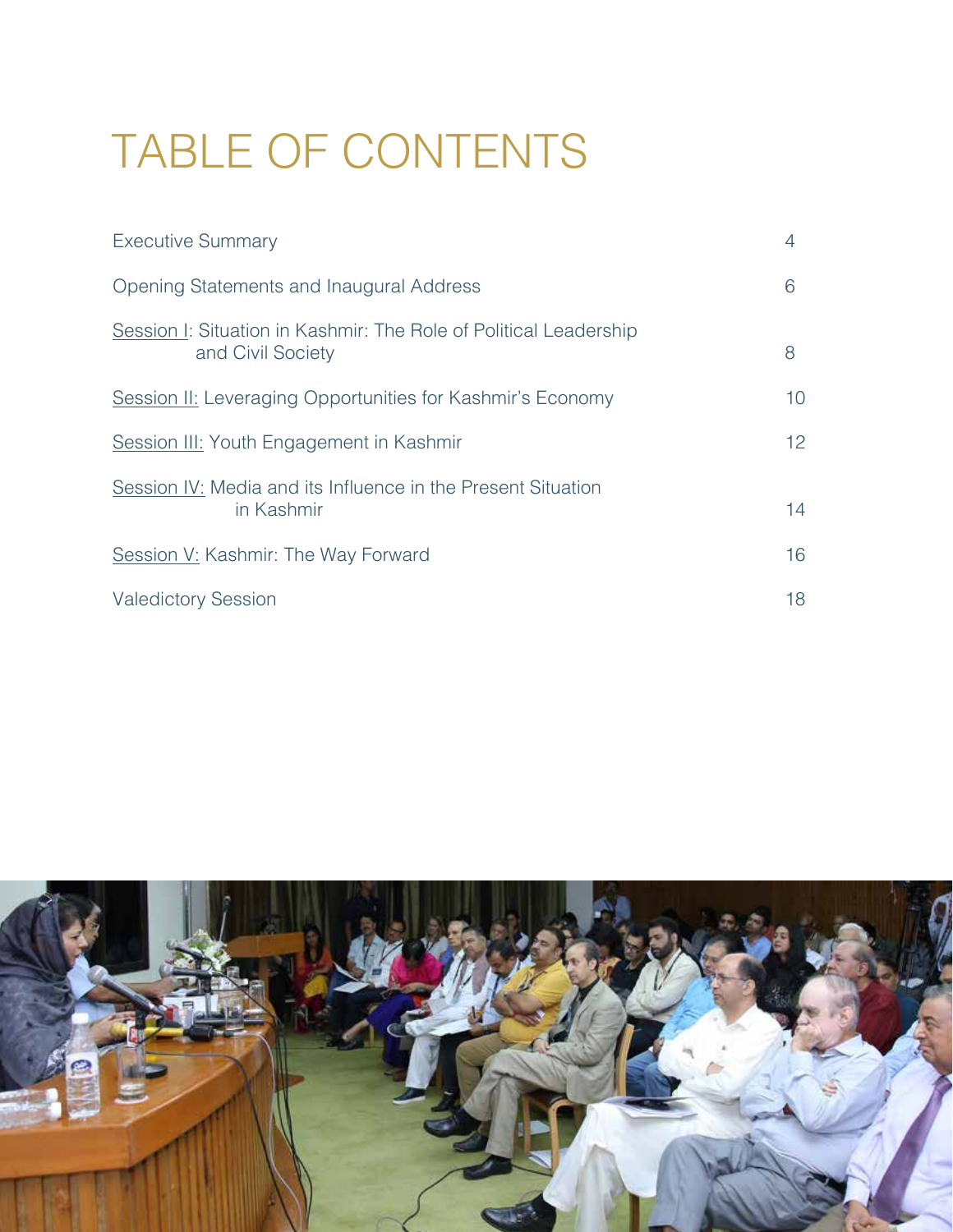### EXECUTIVE SUMMARY

This summary captures the two-day programme on presentations, panel discussion and interactive dialogue at the Jammu and Kashmir Conclave 2017, Understanding Kashmir: A Composite Dialogue on Peace, Stability and the Way Forward, organised by Bureau of Research on Industry and Economic Fundamentals (BRIEF) on 28th and 29th July 2017 in New Delhi.

The Conclave brought together the Government of Jammu and Kashmir, politicians from across India, civil society organisations, academicians, journalists, diplomatic missions and civilians representing different communities from Jammu and Kashmir, and the rest of India. The discussions were centered on the ongoing situation in Jammu and Kashmir, with a focus on the Kashmir valley, in different areas such as political space, economic situation, youth engagement, role of media and the way forward from the current impasse.

Since the unrest of 2016, various perceptions have been developed about Kashmir not only across India but also across the world. A number of stakeholders have been blamed for it – the media, for its sensational reportage on Kashmir; the politicians and civil society, for failing to address and contain their constituencies; the state government, for failing to bring the Agenda of Alliance into action; the Government of India, for adopting a hard line approach towards Kashmir; and the security forces, for the alleged human rights violations. At this Conclave, an attempt was made to understand the views of stakeholders from J&K and the rest of India regarding the ongoing situation in Kashmir, and devise means to work together as a state and as a country towards bringing peace in the state.

#### *"Alienation of the Kashmiri"*

Since the unrest of 2016, one narrative that has been repeatedly projected is that 'India has lost Kashmir'. This has been common rhetoric in the political circles, in the civil society, among journalist circles and the youth. It was reiterated at the conference that "the Kashmiri has never felt more alienated by India". If this is, in fact, true, then there are certain questions we need to ask: has the situation arisen because of a failed 'tango' between the coalition governments in terms of governance and deliverables of the 'Agenda of Alliance'? Has India not been able to accommodate the 'idea of Kashmir'? Where and how can India contribute towards replacing the idea of 'azaadi' in Kashmir with a better idea?

Towards this, the political leadership and the civil society of the state have a big role to play. Open, inclusive and honest dialogue with the public and the political leadership should be the larger aim. Such dialogues also need to have a political undertone. This needs to be facilitated at different levels – intra J&K, between J&K, New Delhi and the rest of India, and between India and Pakistan.

#### *"Economic development must complement the dialogue process"*

70 percent of J&K's population is under 31 years of age, yet unemployment rate is very high. While the state boasts of a huge potential in terms of electricity from water resources, exports in horticulture, floriculture and apiculture, there are other unexplored areas like adventure tourism and culinary tourism, which have huge potential for promoting entrepreneurship in the state. One of the biggest challenges faced today is the prevalent corruption in obtaining land and licenses. As a result, a number of youth in the valley are running cafes, art galleries, co-working spaces, design studios etc. without proper licences. While it is important that the government promotes the conventional employment techniques through public sector employment and skill development, it is also important to provide a push for youth

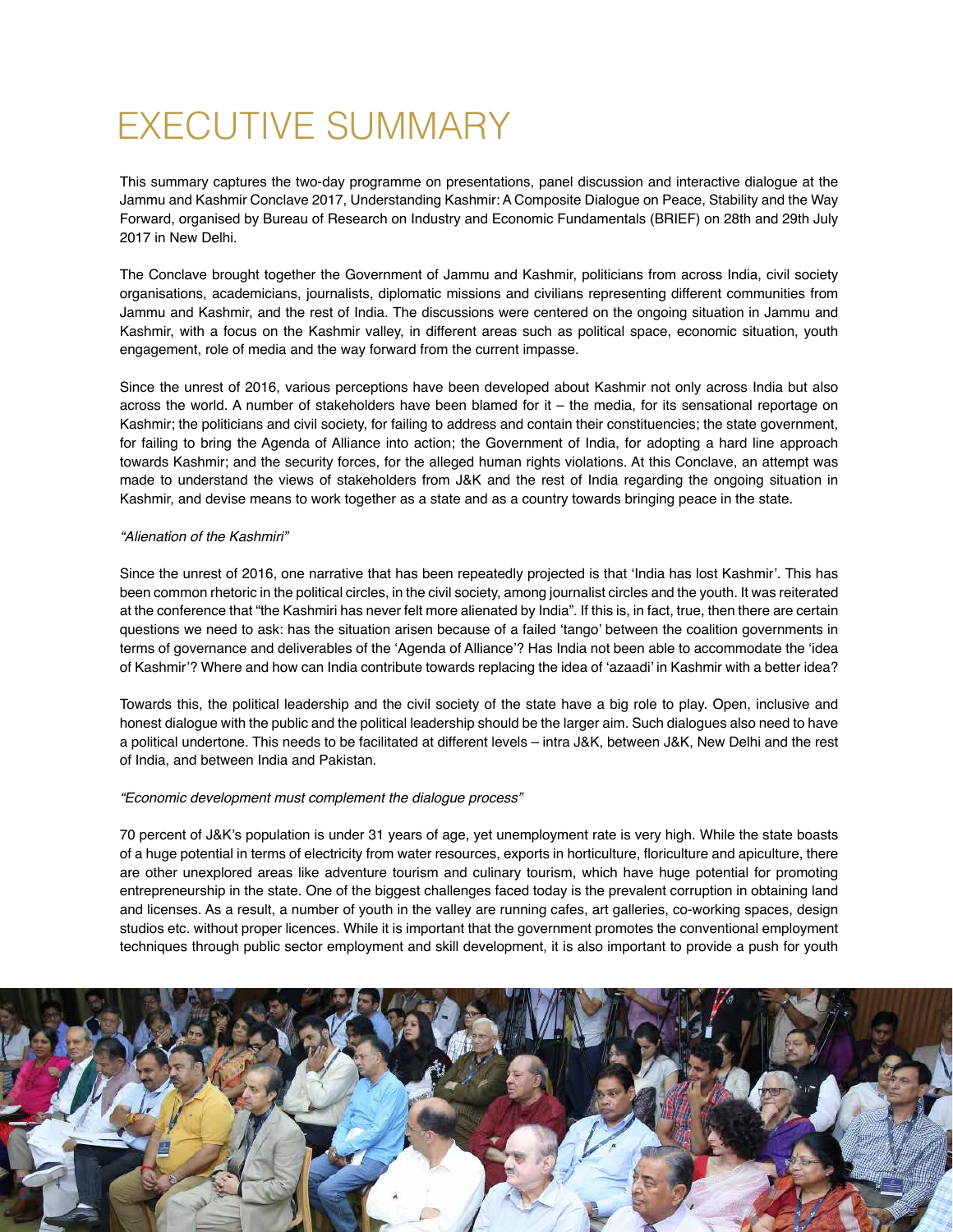initiatives, which have a much larger message to send to the community. The Jammu and Kashmir Bank, one of the richest banks in India, needs to provide financing to such youth-led initiatives. Such initiatives by the youth to engage with other youth in the state must be welcomed.

#### *"Youth-led development can be achieved through education"*

The youth of Kashmir represent a highly 'misunderstood' and 'disengaged' case in this conflict. Since 2008, it can be observed that the leadership of the Kashmir conflict has moved to the youth. While an attempt has been made, through a number of channels, to talk to the youth, there has been little emphasis on understanding what the youth wants. It is important to remember that the youth we need to address today were born around the turn of the millennium, where most of them have grown up in a situation of conflict. Towards addressing this, an alternative narrative of youthled development needs to be promoted in the valley. For this, education is an important key. Education is not restricted in terms of academic excellence, rather, is widely distributed over activities like sports, creative arts etc. These are the constructive means of channelizing young energy. For job placements, universities should actively approach large firms for providing yearly placement opportunities.

#### *"60 years of India's hard work in Kashmir has been washed away by 2-3 media channels"*

It is often alleged that there is a sea change today in how the young Kashmiris see the rest of India and vice-versa. Towards this, the onus of responsible journalism lies with both the national media and the local Kashmiri media. The 'truth' that is reported by both, often has different sides to it. For instance, between 2002 and 2008, as the media projected a peaceful environment in the valley, 3404 civilians had lost their lives on ground. Whereas, between 2010 and 2017, 639 civilians have lost their lives where the media

#### **KEY TAKEAWAYS**

- Re-starting a meaningful political process between Kashmir and the rest of India, and between India and Pakistan is important
- There is a need to establish communication between the Kashmiri Muslims and the Kashmiri Pandits to de-communalise the discourse on Kashmir
- The mainstream political parties in the valley should go and capture the imagination of the youth through their local workers
- On the political front, both the state and central governments should form a committee to address each point of the PDP-BJP Agenda of Alliance in a timely manner
- There is a need to increase inter-LoC connectivity in terms of economic linkages and people-to-people connectivity
- The civil society has to be the harbinger of change in terms of initiating dialogue between Kashmir and the rest of India
- Greater public and private sector investment needs to be encouraged in Jammu and Kashmir to revive its economy. A conducive environment for the Kashmiri youth to work in other parts of India must be created. The universities across India must facilitate this.
- A Truth and Reconciliation commission needs to be established to not only build inter-community harmony but also check on the human rights violation of the previous years

projects Kashmir as a burning pot of militant activity. Do the media, both local and Kashmiri, become monochromatic with a change in political situation? Or is the media person a pandering constituency, wherein they change the tone according to the audience? Towards an objective of bringing peace in Jammu and Kashmir, the media needs to introspect on the narrative that they bring out on Kashmir, that using improper language towards Kashmiris (or any one for that matter) during prime time debates cannot be tolerated and that an objective and constructive narrative/journalism must always prevail.

Through this Conclave, a number of ideas and opinions were gathered which can take form of short term, medium-term and long term measures in order to build trust and peace in Jammu and Kashmir. Intra-community, intra-state including inter-LoC, and intra-country peace and trust building is most important at this point.

The two day Conclave, Understanding Kashmir, brought together a number of stakeholders with diverse points of view. One of the most important observation from the event was the emphasis on the intra-Kashmir dialogue before talking either to New Delhi or Islamabad. The point of view for bringing inter-community harmony between the Kashmiri muslims and pandits was also welcomed.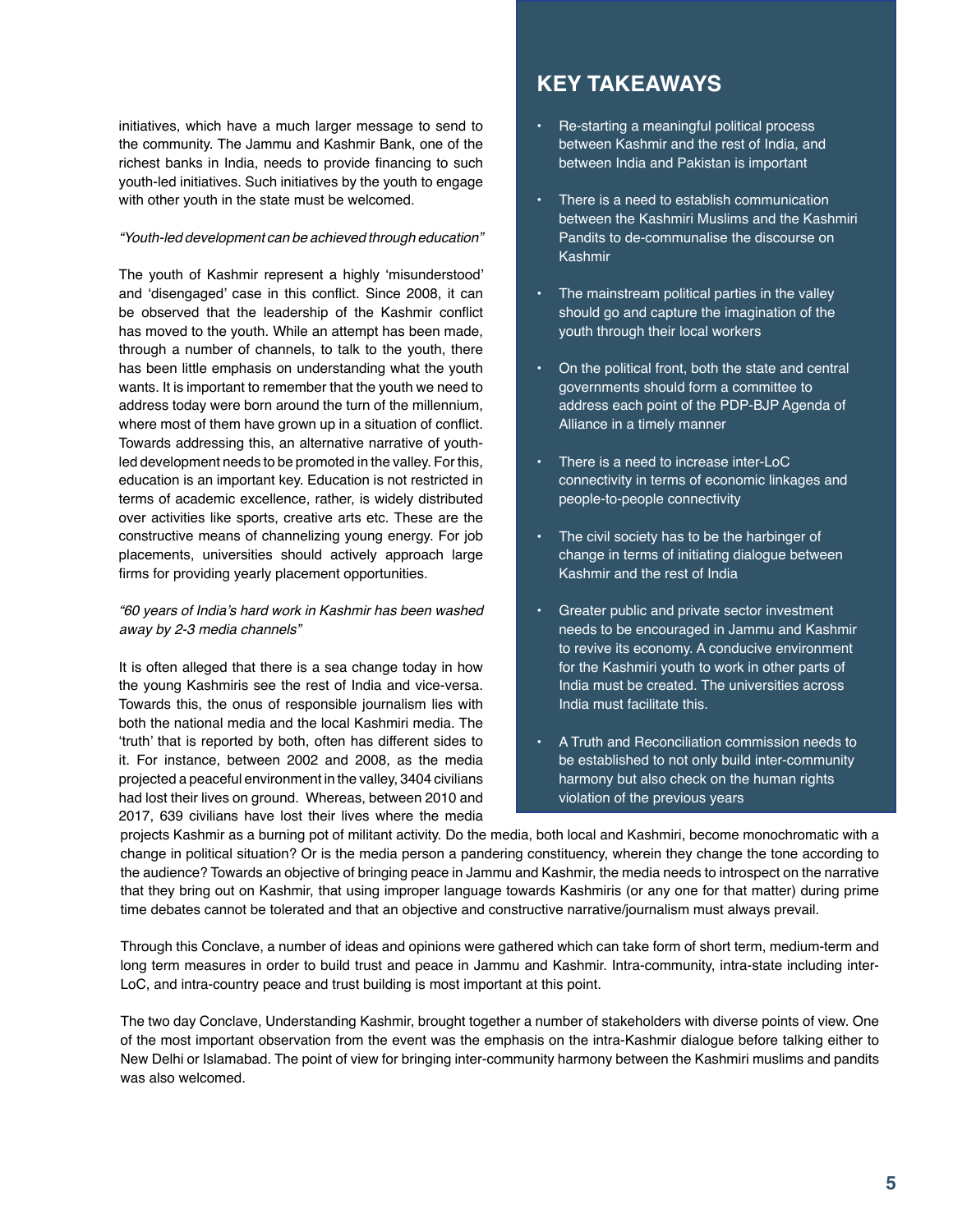#### OPENING STATEMENTS AND INAUGURAL ADDRESS



Opening the Conclave, **Mohammed Saqib, CEO, BRIEF**, welcomed the Chief Minister of Jammu and Kashmir, Mehbooba Mufti, and the participants. He said that through this conclave, there is a need to deliberate upon the ideas where different sections in J&K and rest of India could contribute to resolution of the current situation in Kashmir and ideate upon innovative ways towards building a positive narrative about Kashmir.

**Vinod Sharma, Political Editor, Hindustan Times**, introduced the subject of the Conclave. He noted that the Kashmiri side of the story is not getting conveyed to the people of India. He further stated that unlike previous times, today the people of Kashmir feel abandoned by the people of India. 'Kashmir and India are on two sides today, as has been made evident through various media channels'. This gap needs to be bridged at the earliest. We need to promote exchange of people from J&K and mainland India for the parties to understand the respective narratives. Speaking about the political front, he said that J&K has a 'coalition government but the tango is not happening'. He further emphasised that the more worrying situation is when a psychological cessation is taking place in the Kashmiri mind with respect to the people of India. Therefore, it is of prime importance that the dialogue between Kashmir and rest of India needs to be reconstructed. The onus is on the civil society to reach out.

The **Chief Minister, Mehbooba Mufti**, delivered the inaugural address. She started with the question that how much of India is ready to accommodate the idea of Kashmir? She explained that Jammu and Kashmir, despite being a Muslim majority state, defied the two-nation theory (in 1947) on the grounds of religion and aligned with India. Therefore, special provisions were made in the Constitution of India to accommodate the idea of Kashmir.

> <sup>"</sup>The idea of 'Azaadi' in<br>ashmir must be replaced Kashmir must be replaced with a better idea<sup>99</sup>

 *Mehbooba Mufti, Honourable Chief Minister of Jammu and Kashmir*

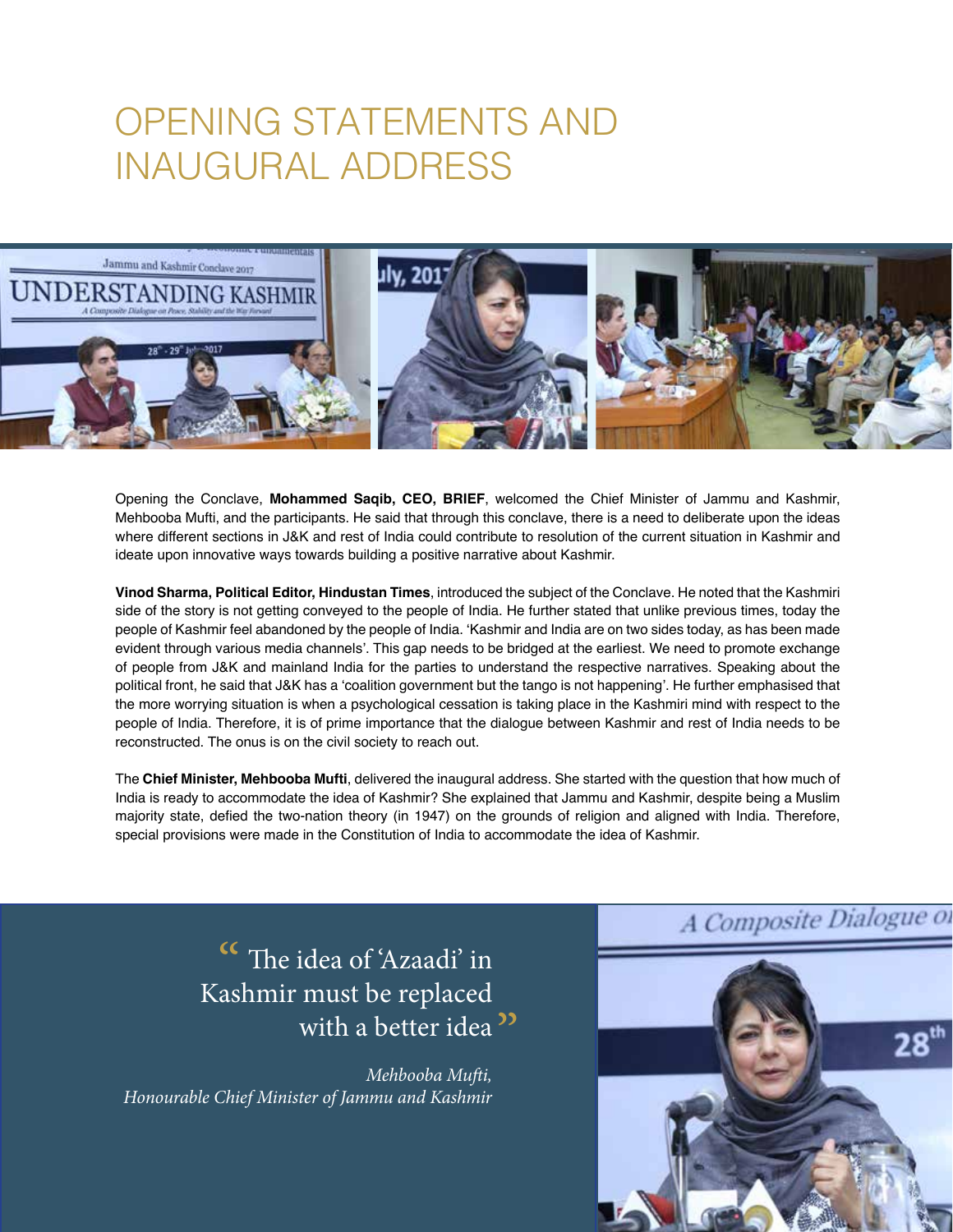

Some of the points highlighted by the Chief Minister in her inaugural address include:

- Although Article 35(A) is being debated in the Supreme Court, the Chief Minister stressed that it should not be tampered with. By doing this, India is not affecting the separatists, but weakening those voices that support the Indian flag in Kashmir. Without the existence of special provisions like Article 35(A) and Article 370, there wouldn't be a Jammu and Kashmir.
- Before 1947, Jammu and Kashmir was a hub of trade and travel. There is a need to revive this process, which can be done by taking the Cross-LoC CBMs to the second level wherein it is opened up to everyone and not restricted only to the divided families.
- The roads of Jammu and Kashmir should be open from all sides. Routes such as Kargil-Skardu, Shardapeeth etc. need to be opened for the people of Jammu and Kashmir
- Exchange of students and teachers from PoK and J&K should take place
- Administrative measures such as increase in security and hanging of separatists are only able to contain the situation in Kashmir, but do not address the real problem.
- Finally, the Chief Minister urged the Prime Minister of India to come up with a solution for the current impasse in Kashmir.

<sup>"</sup> A dialogue between people of<br>Kashmir and the rest of India Kashmir and the rest of India needs to be reconstructed <sup>33</sup>

> *Vinod Sharma, Political Editor, Hindustan Times*

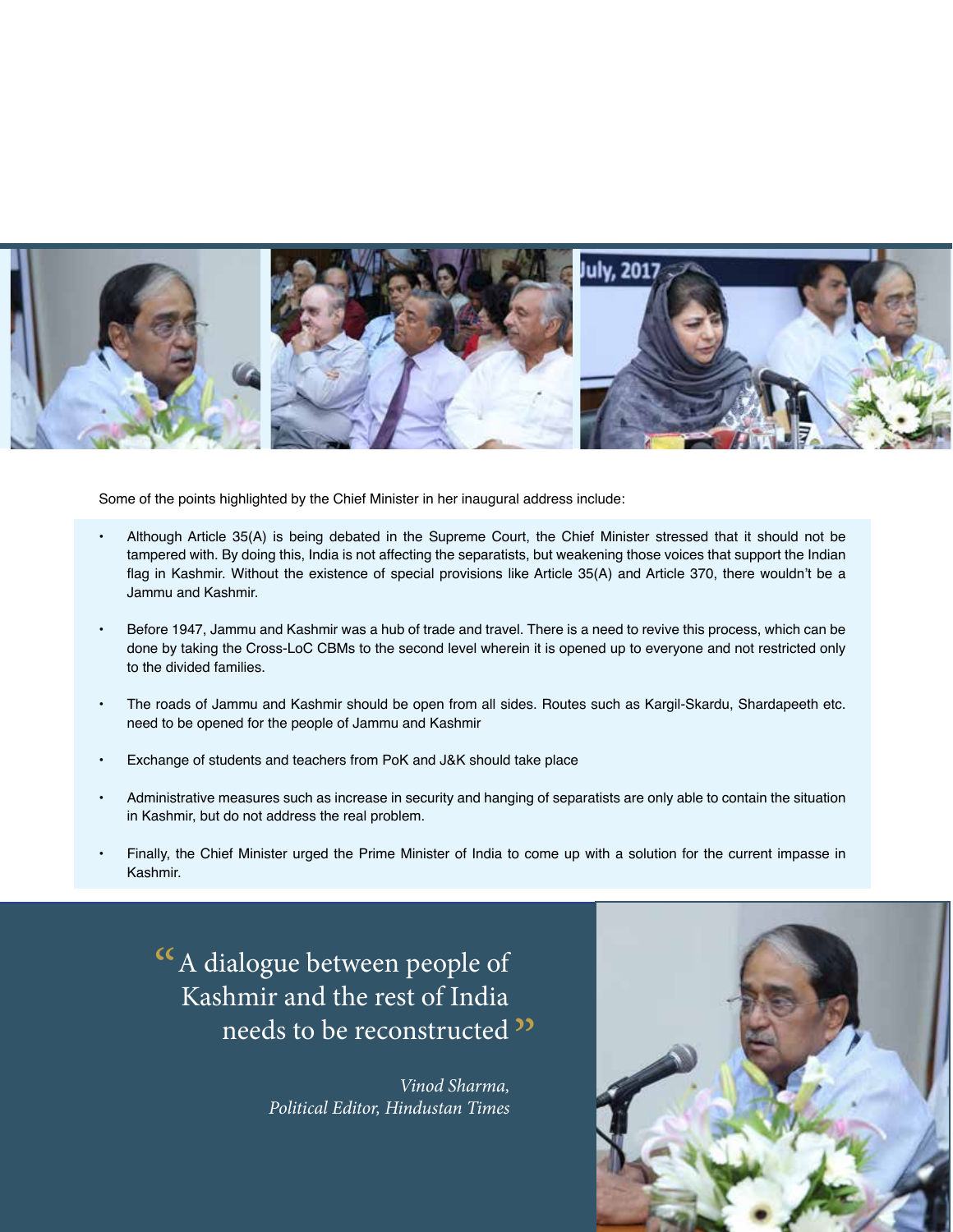#### SESSION I: SITUATION IN KASHMIR: THE ROLE OF POLITICAL LEADERSHIP AND CIVIL SOCIETY

 The people of Kashmir have diverse, and divergent, aspirations which is reflected in their differing response to the upheaval post 2016. During this period of unrest, it has been observed that the feedback loop between the politicians and the civilians has taken a setback. Within this context, the aim of this session was to discuss the role that the politicians and the civil society can play to address the aspirations of the people, and rebuild and strengthen this feedback loop.

The participants in this session included Nasir Aslam Wani, National Conference, Er. Rashid, AIP, Vikram Randhawa, BJP, Prof Siddiq Wahid, Historian and Founding Vice Chancellor, Islamic University of Science and Technology, Manish Tewari, Spokesperson, Congress, Barkha Dutt, Senior Journalist, and Rahul Jalali, Senior Journalist. The session was moderated by Dr. Shujaat Bukhari, Senior Journalist and Visiting Fellow, BRIEF.

 In this session, it was deliberted that there are various ways in which dialogue with the civilians could be rebuilt in Kashmir. However, it was agreed that we need to outline the levels at which the dialogue must take place- between the Kashmiri Pandits and the Muslims, intra Jammu, Kashmir and Ladakh, between Kashmir and New Delhi, and finally, between India and Pakistan.



*L-R: Nasir Aslam Wani, Vikram Randhawa, Shujaat Bukhari, Manish Tiwari, Barkha Dutt, Rahul Jalali, Er. Rasheed, Prof Siddiq Wahid*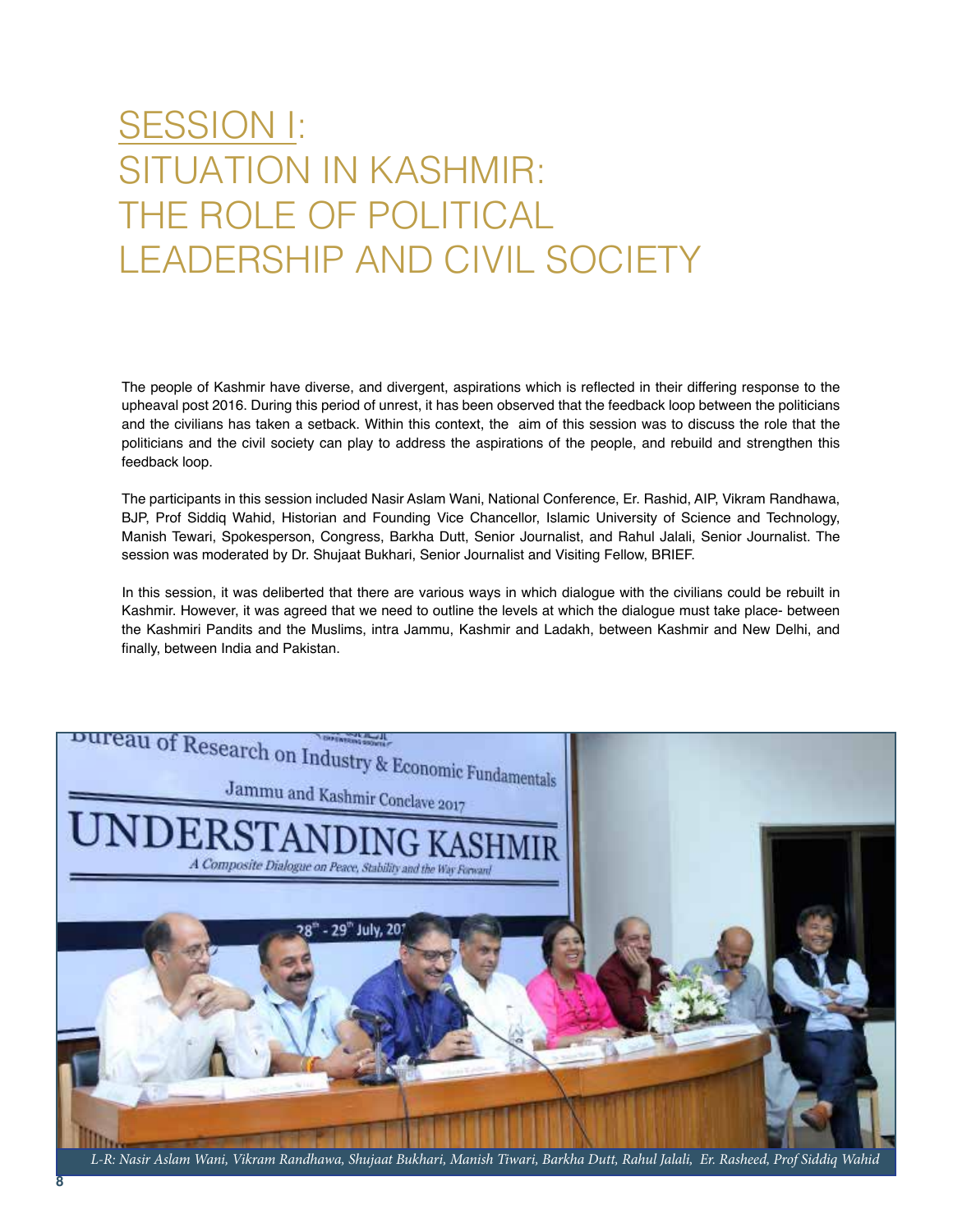## $\frac{1}{2}$  It is very necessary to have an intra Kashmir dialogue to address the division taking place within the state<sup>22</sup> address the division taking place within the state<sup>"</sup><br><sup>- Rahul Jalali, Senior Journalist</sup>

*- Rahul Jalali, Senior Journalist*

Some of the key points that were stressed upon during the discussions were:

- The civil society in Kashmir, today, has started to behave like the custodian for truth, morality and law. They need to cultivate a climate of dialogue by giving space to each other for expression of diverse opinions and speak the truth to the political power.
- There is a need to build a climate of dialogue through introspection first
- Any dialogue in Jammu and Kashmir needs to have a political approach behind it. This was evident from the India-Sheikh Accord, and the Vajpayee dialogue with Kashmir and Pakistan. There is a need to think who in Hurriyat should we have a dialogue with.
- Any dialogue initated by the civil society needs an involvement from the government
- There is a need for an intra-Kashmir Dialogue between Jammu, Kashmir and Ladakh.
- There is a need for a 'truth and reconciliation commission' in Jammu and Kashmir
- Politicians and the civil society, together, must undertake the role of counselling of local youth
- The situation in Kashmir needs to be handled politically because any hostility between India and Pakistan has its bearing on Kashmir.
- A policy of hard power, adopted by the Government of India, will not work in Jammu and Kashmir unless it has a democratic element attached to it.
- One of the panellists also suggested that there is a sense of creeping Islamism in Kashmir today

## <sup>"</sup>The politicians have to play a key role in<br>bringing the stone pelters to the mainstre bringing the stone pelters to the mainstream?<br>Wikiwii Bardhaus

*- Vikram Randhawa, BJP*





 $\frac{1}{2}$  The civil society needs to speak the truth to those in nower<sup>33</sup> those in power?<br> $\frac{1}{2}$ 

*- Prof. Siddiq Wahid, Historian*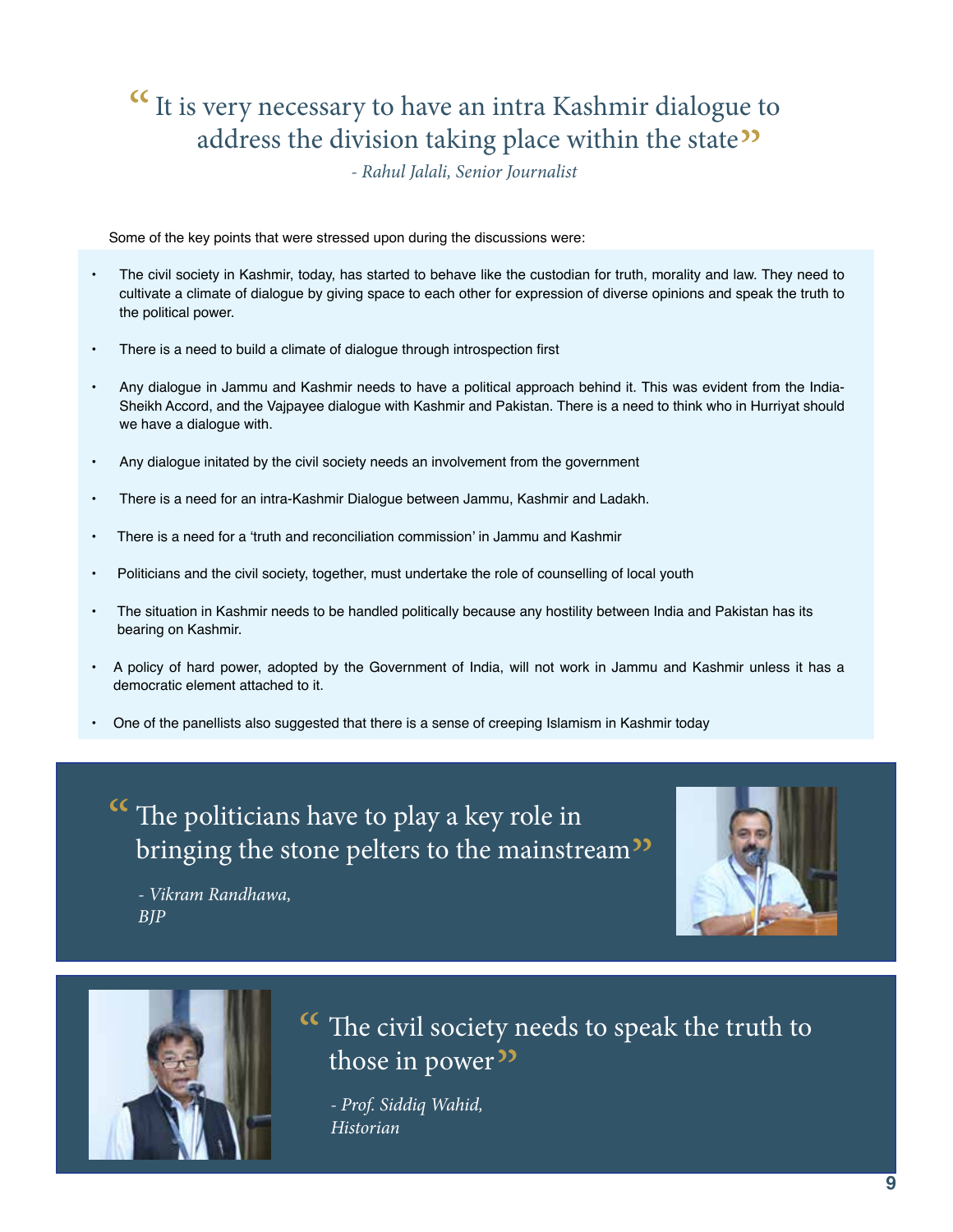#### SESSION II: LEVERAGING OPPORTUNITIES FOR KASHMIR'S ECONOMY

The speakers at this session included Mushtaq Wani, President, Kashmir Chamber of Commerce and Industry, Anil Bhardwaj, Secretary General, FISME, Prabha Rao, Senior Fellow, IDSA, Syed Mujtaba Rizvi, Cultural Entrepreneur, and Rakesh Gupta, President, Jammu Chamber of Commerce and Industry. The session was moderated by Wajahat Habibullah, Former Chairman, National Commission for Minorities. This session was aimed at finding opportunities for Kashmir economy, in both existing and potential sectors, and find constructive means for youth employment in the valley. Some key points discussed in this session were:

• J&K is rich in natural resources. The water resource alone is capable of generating electricity worth 20,000 MW.

<sup>"</sup>Horticulture, floriculture and apiculture are important areas that we have huge overseas export potential in Need to enthat we have huge overseas export potential in. Need to encourage stakeholders in this area with modern machinery for packaging and processing ??<br>shtaa Wani-President Kashmir Chamber o

*- Mushtaq Wani, President, Kashmir Chamber of Commerce and Industry*

<sup>"</sup> One should not rely only on government policy for support of initiatives, because it does not work. Instead, we need to place our confidence in the youth of Kashmir <mark>"</mark>



*<sup>-</sup> Wajahat Habibullah, Former Chariman, National Commission for Minorities*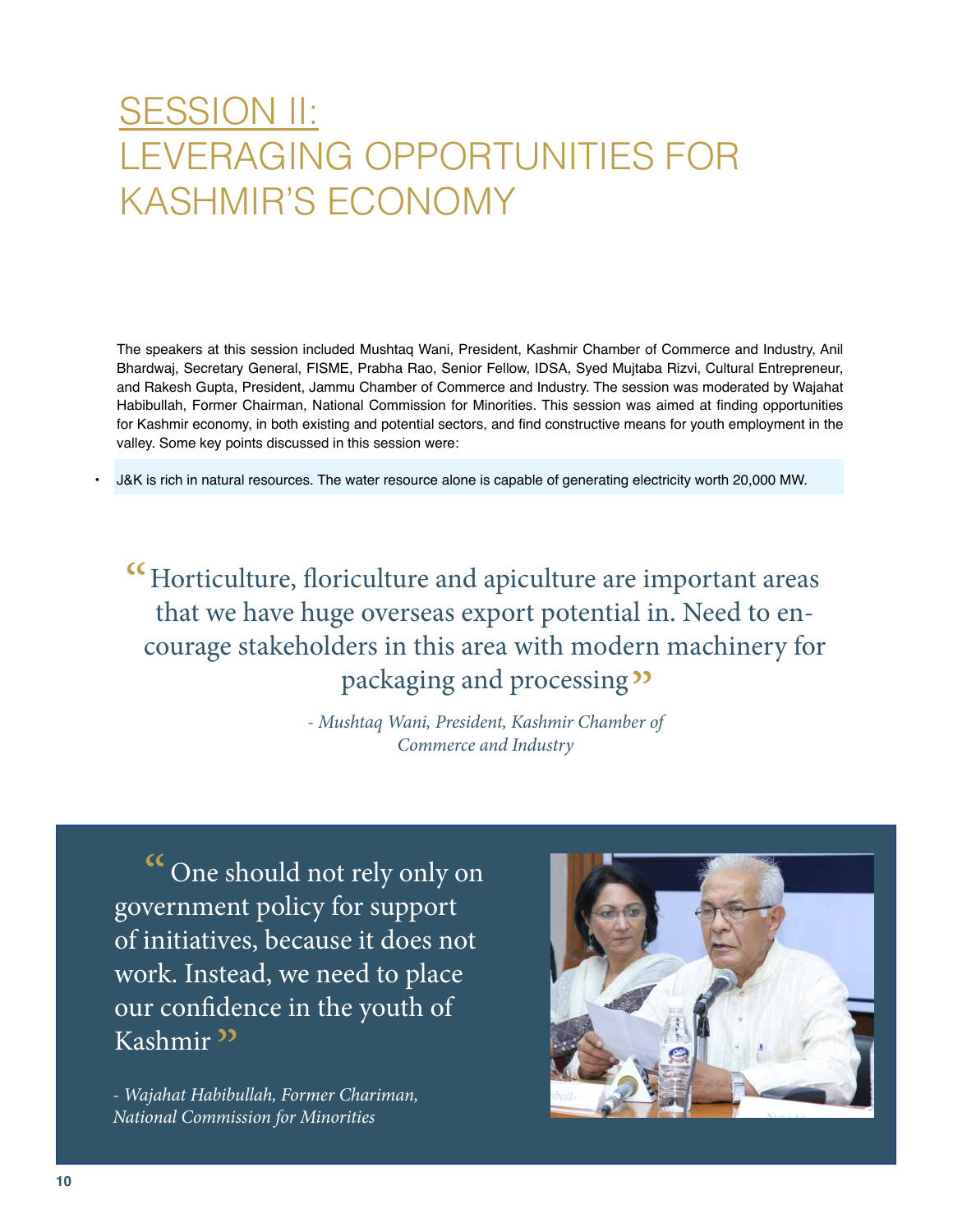- There are over 50 industrial areas in J&K holding approximately 30,000 small, medium enterprises and 100 medium, large enterprises. With various exemptions in excise and tax, the state has also witnessed emergence of meat and food processing industries.
- Horticulture, floriculture, apiculture are important areas where J&K has a huge export potential. This needs to be given a push by providing modern machinery for packaging and processing. Such steps will lead to setting up of more industries and demand for labour.
- The government needs to increase Foreign Direct Investment in J&K. Handicraft clusters need to be created for trades such as carpets and shawls.
- Adventure tourism and cuisine are two important and unexplored areas of J&K which have the potential for helping the economy.
- Tourism has the highest potential for J&K's economy. However, it must be remembered that potential is not proportional to prosperity. For instance, in Singapore, a number of hard and soft strategies were adopted by the government to turn around the country's tourism economy. They contacted airlines, created star airlines, reduced the cost of lending and servicing at airports, and negotiated with hotels. As a result, Singapore was made an attractive tourist destination.
- To generate more jobs in Kashmir, there is a need for private sector to come in and play an important role; the government sector is not enough.
- The youth of Kashmir must be integrated into the skill development program of Government of India
- There is a need to encourage entrepreneurship in the state. A number of young men and women are running cafes, art exhibitions, co-working spaces and design studios, which need to be encouraged by the government. Corruption (in terms of getting a permit/license, land and electricity) is the biggest hindrance to the growth of these initiatives. The internet shutdown also impacts the daily activities.
- J&K lacks mother industries. For instance, a rail coach repair factory can be set up in Jammu from ancillary units. This would result in employment generation in the state.
- It was suggested that the government should let the youth take initiatives on the economic front for tourism development, entrepreneurship etc. For this, the former needs to review its licencing policy. The Jammu and Kashmir Bank - one of the richest banks in India - can be used to finance youth programs. When locals employ the locals, it would have a more constructive than any skill development program by the government.



<sup>"</sup> Adventure tourism<br>and Kashmiri cuisin and Kashmiri cuisine are extremely potential sources for helping the economy but are not widely known <sup>99</sup><br>- <sup>Anil Bharadwai Secre</sup>

*- Anil Bharadwaj, Secretary General, FISME*



<sup>"</sup> Important people<br>engage their faviou engage their faviourate people to do things. That is the reality in Kashmir. There is deep rooted corruption<sup>22</sup>

*- Syed Mujataba Rizvi, Cultural Entrepreneur*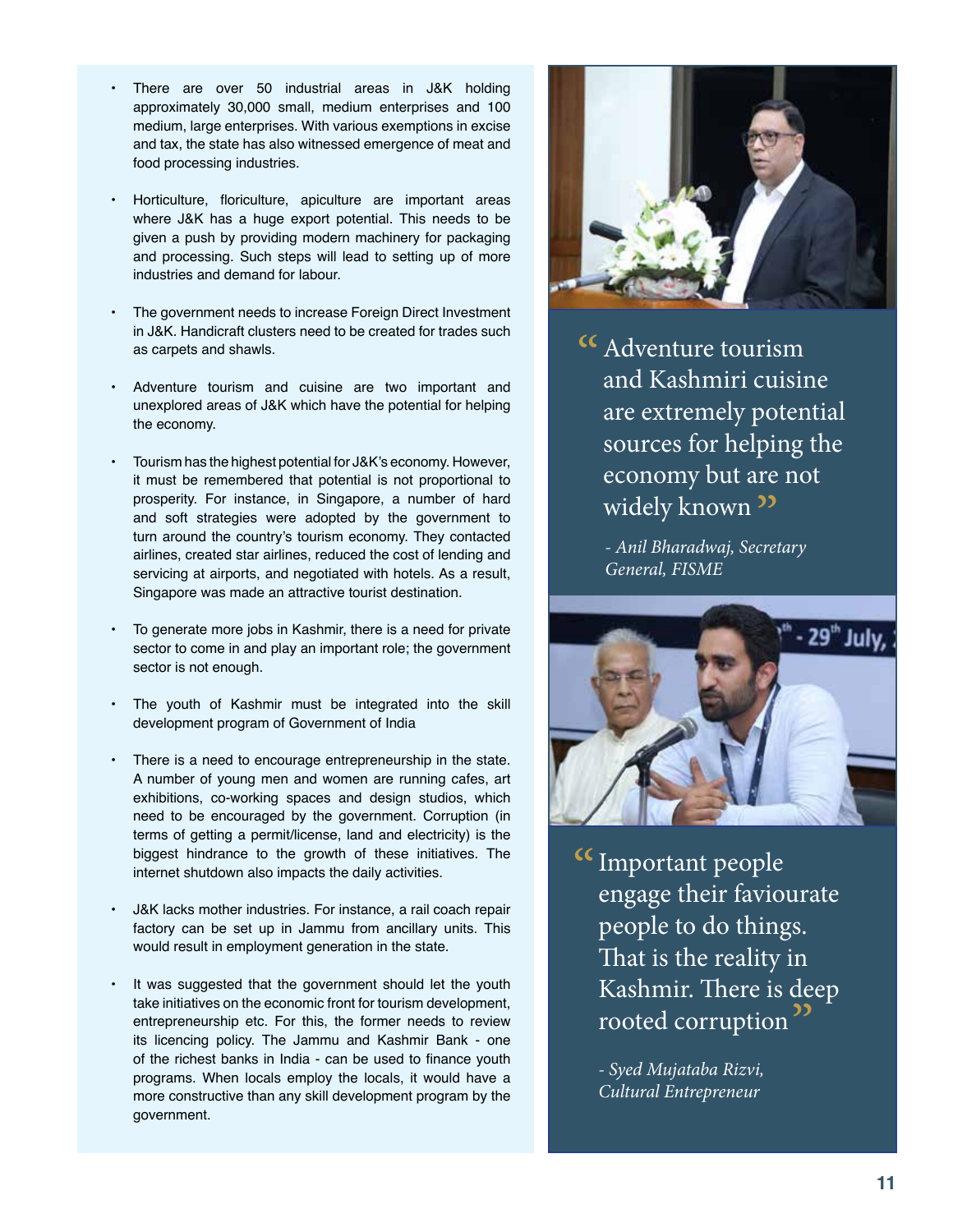### SESSION III: YOUTH ENGAGEMENT IN KASHMIR



*L-R: Sajjad Sheikh, Insha Mir, David Devadas, Prof. Talat Ahmad, Shazia Bakshi, Samir Yasir*

This session was aimed at discussion in constructive ways to engage with the youth in the valley and find out means for increasing the engagement between the youth of Kashmir and of mainland India. This session was very important because 70 per cent of the youth in the Valley is below 31years of age and in the last few years, there has been a rise in the number of protests led by the youth. This session represented the many voices of the Kashmiri youth, which is often not seen in the media. On one hand, one of the partipants questioned that as a Kashmiri, why do they need to prove their 'Indianness' at



 $\frac{1}{2}$ Since 2008, the leadership of the Kashmir<br>conflict has moved to youth There is a conflict has moved to youth. There is a section of youth has grown up in a situation of conflict 22

*- David Devadas, Author*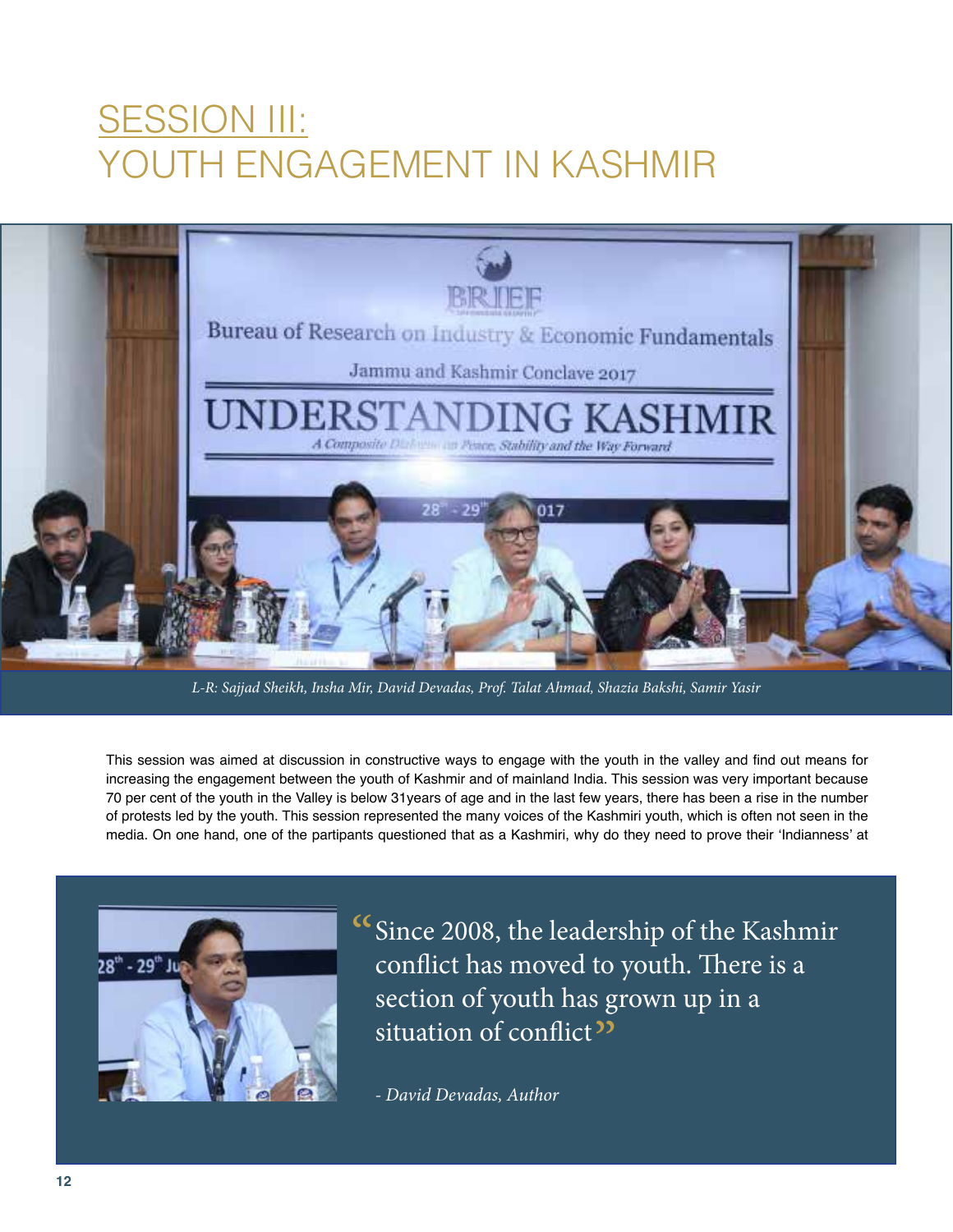any platform, and on the other hand there were voices who felt that both the central and state government have broken every promise made to the youth. The speakers in this session included Sheikh Sajjad, Advocate, D. Devadas, Author, In Search of a Future: The Story of Kashmir, Insha Mir, Program Lead – IEF Entrepreneurship Foundation, Shazia Bakshi, Partner, Shiraz Travels & Co-Head, International Engagements Young Indians, CII and Samir Yasir, Journalist. The session was chaired by Prof Talat Ahmad, Vice Chancellor, Jamia Millia Islamia and former Vice Chancellor, Kashmir University. The main points discussed in this session were:

- The Kashmiri youth does not have a role model. The Kashmiri youth is getting radicalised today due to the treatment meted out by the security forces and the apathy felt by them from the rest of India. One of the speakers pointed out that in 2010, as part of the governmental program, 2000 students were sent across India on education scholarship. Most of them came back more radicalised.
- The youth need to be given something they are scared to lose a life of respect and dignity.
- The frequent internet shutdowns are driving young entrepreneurs out of Kashmir or holding them back from taking initiatives
- To engage with the youth, understanding their demography during conflict situation is important. For instance, the youth that were pelting stones in 2008 and 2010 were not there in 2016. The generation that we need to deal with or focus upon is the millennia generation- people who were born around the turn of the millenium.
- The solution lies in education, economic development and ensuring general well-being of the local citizens. There is a need for finding means to channelise the young energy. Even something like cinemas halls could make a difference.
- Entrepreneurship schemes, that are visible in other parts of India, need to be brought to Kashmir as well.
- Kashmir's academic institutions need to move beyond academics and provide space for activities like sports, creative arts, career counselling etc.
- Job opportunities need to complement education. Like earlier times, a number of large firms can be brought to Kashmir University for placement. An IT hub can be developed in the valley.
- The media also needs to be responsible in its reportage because that has a significant effect on the youth of the valley.

Like 2014, a number of business tycoons need to be brought to Kashmir University for campus placement <sup>>></sup>  $\alpha$ 

*- Prof. Talat Ahmad, Vice Chancellor, Jamia Millia Islamia and Former Vice Chancellor, Kashmir University*

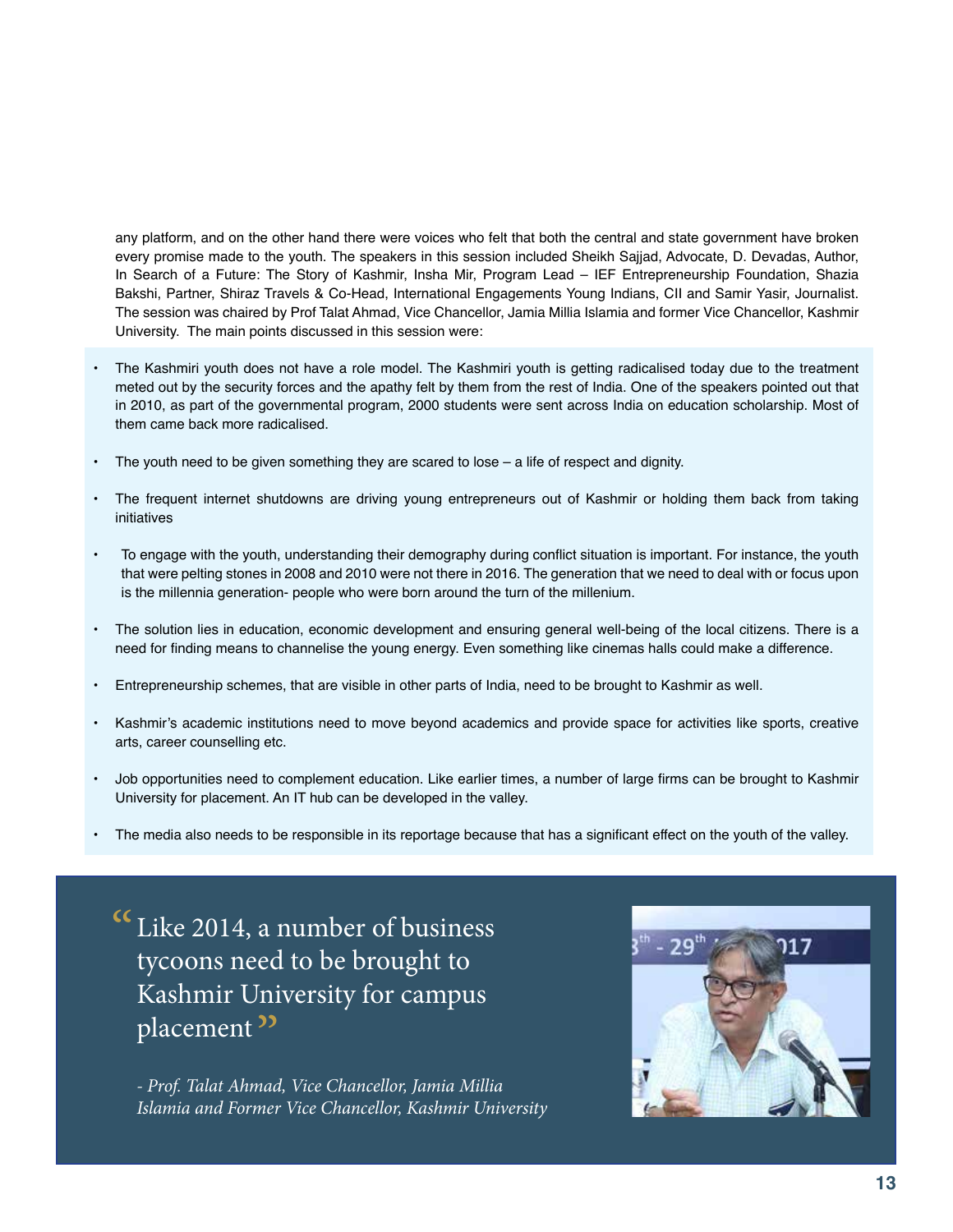### **SESSION IV:** MEDIA AND ITS INFLUENCE IN THE PRESENT SITUATION IN KASHMIR

The speakers at this session included Sanjeev Srivastav, Founder, Edit Platter, Maya Mirchandani, Senior Fellow, Observer Research Foundation, Faisul Yaseen, Rising Kashmir, Sushil Pandit, Co-Founder, Roots in Kashmir, Khurram Parvaiz, Human Rights Activist, Srinagar, Ashok Srivastav, Doordarshan News. The session was moderated by Nidhi Razdan, Senior Journalist, NDTV. The discussion revolved between various instances where the onus of responsible journalism was put on both the national media and local media in Kashmir. A number of interjections were made by the panellists among each other. The following points summarise the presentations and interjections by the panellists:

- Between the exaggeration of instances and downplaying of the conflict, the 'truth' lies somewhere in between. This 'truth' is what the media should report about Kashmir, instead of reporting just one side of the story. It was further suggested that civilians can chose what they want to watch.
- One narrative emphasised that the local Kashmiri media has become very monochromatic. One can hardly find any difference between what is reported by the different local media. The reportage on and from Kashmir has become singular and uni-dimensional. A counter narrative was put forth that the Kashmiri media is not monochromatic - a number of editorials and articles in the Kashmiri media have criticised the militants, hurriyat etc. as much as they have criticised the Indian establishment. This is a reflection of a tolerant Kashmir.
- In earlier days, the national media wasn't reporting Kashmir enough, and today the reportage has caused a great damage to the cause of Kashmir in India. For instance, from 2002-2009, the national media reported Kashmir from the government's point of view. While peace was being reported through channels, on ground 3404 civilians had lost their lives. Comparatively, in 2010-2017, 639 civilians lost their lives, far less than the previous eight years. But the media reportage in Kashmir is completely different today.
- The media is neither part of the problem nor solution. Yet, there is a huge difference in what is being reported by the national media and that by the Kashmiri media. While the Kashmiri media is responsible for presenting an exaggerated version of the events, most constructive debated and narratives are being developed by the national media.
- Responding to the accusation put at the Kashmiri media, a local journalist from Kashmir was of opinion that the national media has regressed from what it was 45 years back. In the prime time debates, curse words are used for a Kashmiri. Even the elected government is not spared. Rather, the national media should focus more on the soft stories.
- It was concluded that every media person is a pandering constituency. The media changes its tone according to its audience. All journalists need to introspect on the narrative that they bring out about Kashmir.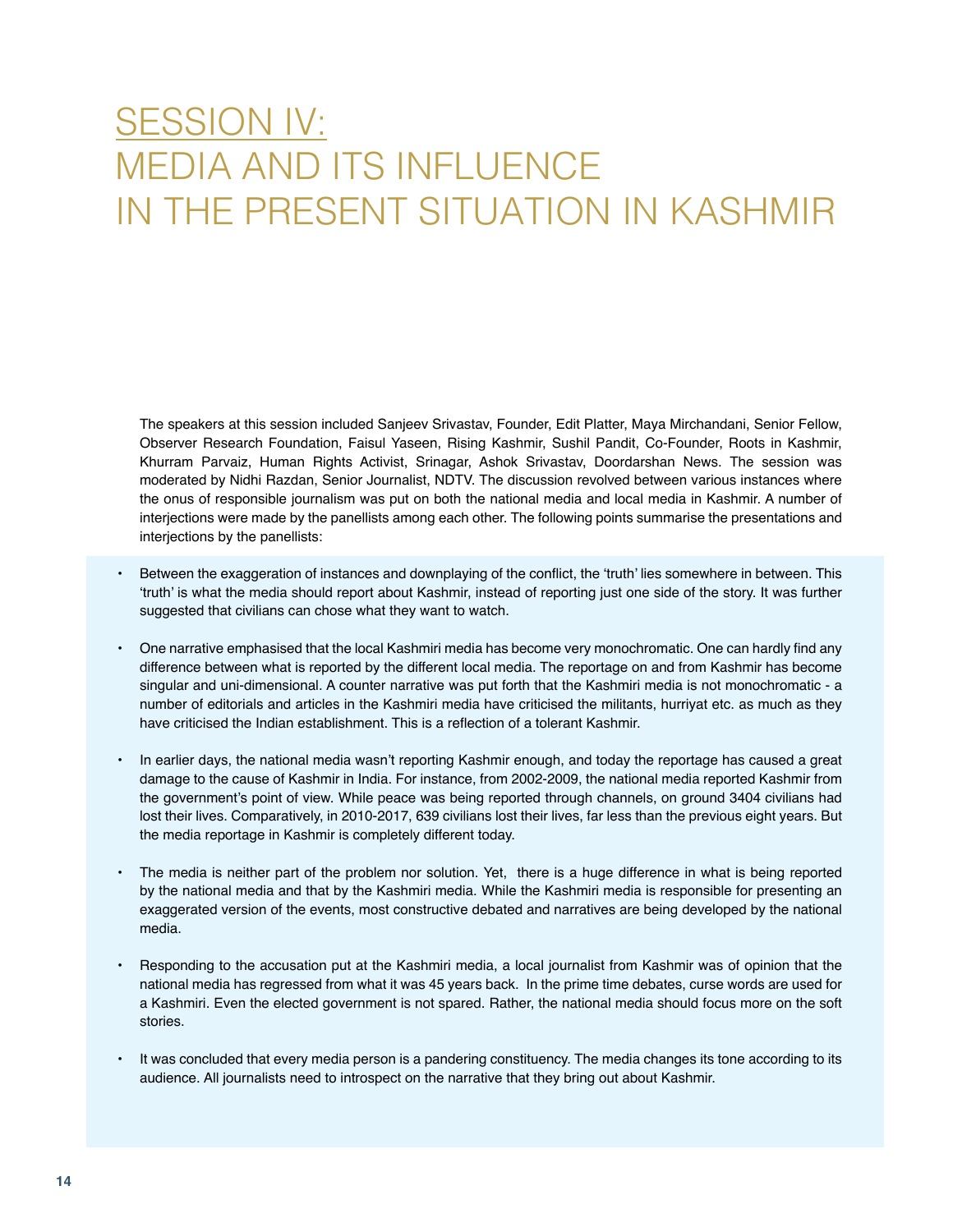Media people have been taught that conflict makes the bigeest news. In case of Kashmir, with stone pelting and pellet guns, media is bound to pick up stories like this. This is not just about Kashmir <sup>99</sup><br>- Ashok Srivastav, Doordarsahn  $\alpha$ *- Ashok Srivastav, Doordarsahn*





There is disconnect between exageeration of conflict and the absolute playing down of what may or may not happen. The truth lies somewhere in between <sup>>></sup><br>- <sub>Maya Mirchandani, Senior Fellow,</sub>

*- Maya Mirchandani, Senior Fellow, Observer Research Foundation*

Earlier, the debate was that the Indian media wasn't reporting Kashmir enough. But today, we regret influencing the Indian media to report about Kashmir <sup>>></sup><br>- <sub>Khurran Parvez,</sub>  $\alpha$ 

*- Khurran Parvez, Human Rights Activist*





<sup>"</sup> All journlaists need to introspect<br>on the narrative they bring out on the narrative they bring out about Kashmir. Are there only negative stories to project? Kashmiri media needs to be honest <sup>99</sup><br>- <sub>Sanjeev Srivastav. Founder,</sub>

*- Sanjeev Srivastav. Founder, Edit Platter*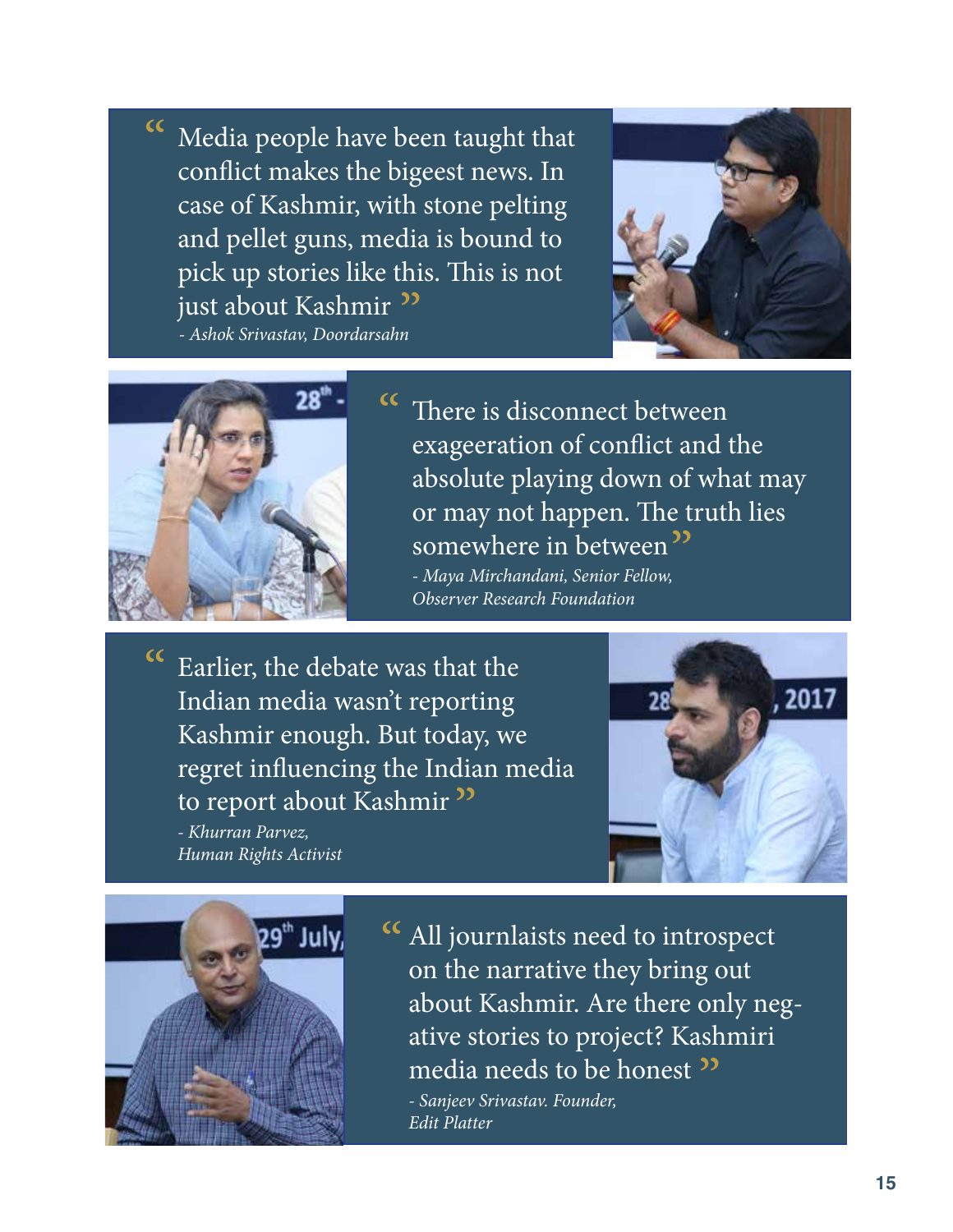### SESSION V: KASHMIR: THE WAY FORWARD

 $\alpha$ 

This session summed up the discussions of all the previous sessions held over a span of two days. This was a solution based discussion on the steps to be taken by different parts of the society in both Jammu and Kashmir and rest of India towards engagement and brining peace in the state. The panellists included Iftikhar Gilani, Senior Journalist, Dr. Ashok Behuria, Senior Fellow, IDSA, Sanjay Tikoo, President, Kashmiri Pandit Sangharsh Samiti, G. N. Monga, MLC, Congress, and Prof Gull Wani, University of Kashmir. The session was moderated by Air Vice Marshall Kapil Kak, an independent strategic analyst.



First of all, we need to establish communication between Muslims and Pandits. This should precede talks between Delhi and Srinagar. We need to de-communalise the discourse<br>- Dr Ashok Behuri

*- Dr Ashok Behuria, Senior Fellow, IDSA*

<sup>"</sup>Azaadi' in Kashmir means much<br>more than creating the borders more than creating the borders. (Increasing) Connectivity is the best answer to azaadi <sup>>></sup><br>Hikhar Geelani Senior Iounalist

*- Iftikhar Geelani, Senior Jounalist, DNA*





<sup>"</sup>There should be no middle path<br>with Article 370 and Article 35.4 with Article 370 and Article 35A. It should remain as a sacrosanct article <sup>99</sup><br>Air Vice Mai

*- Air Vice Marshall Kapil Kak, Political Strategist*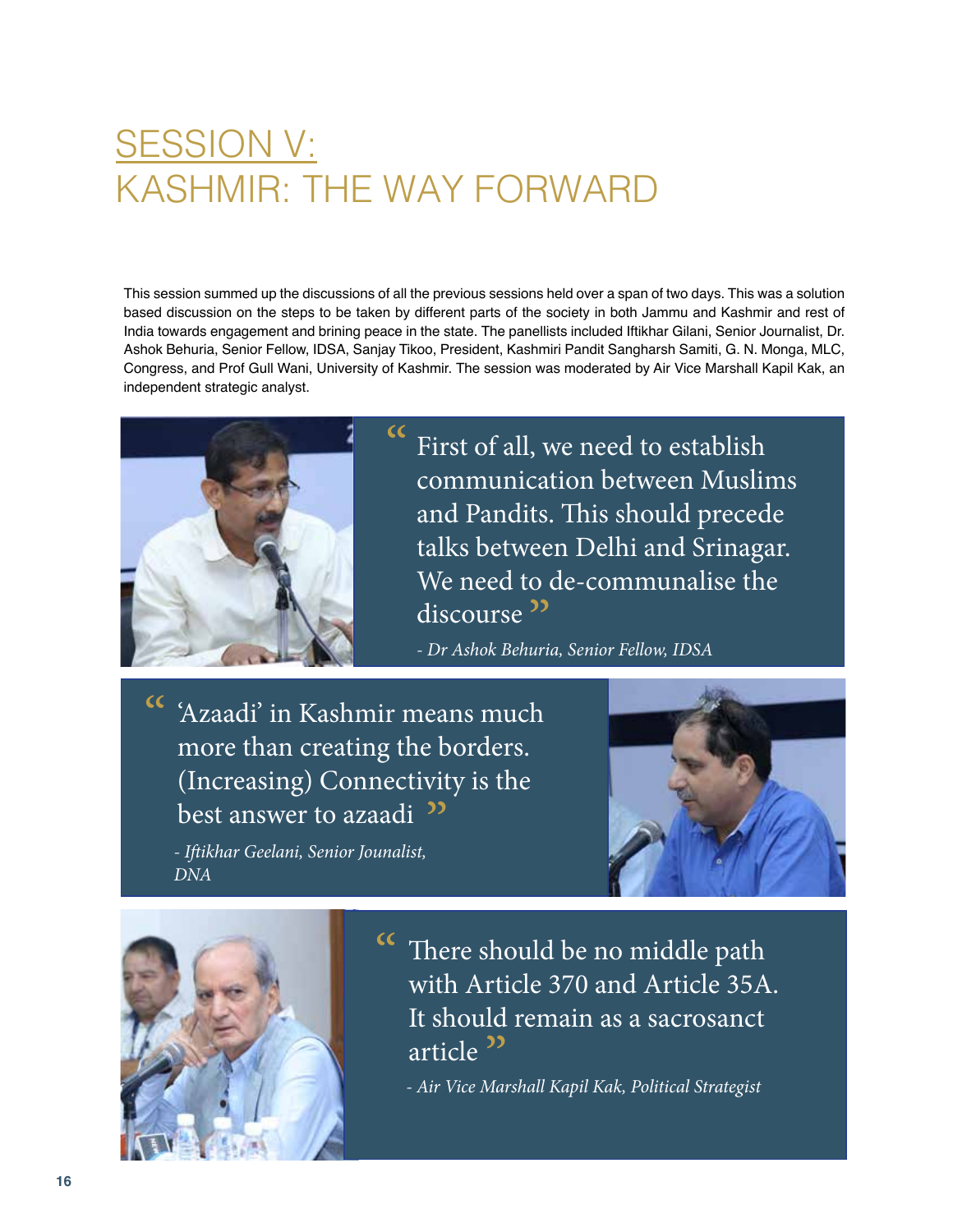Some of the key points that came out in this session included:

- Use of hard power will not bring out any solution to the current issue. Re-starting a political process between Kashmir and India, and between India and Pakistan is important. The peace process should be a meaningful process.
- There is a need to establish communication between the Kashmiri Muslims and the Kashmiri Pandits. This should precede the talks between New Delhi and Srinagar, as first and foremost, we need to de-communalise the issue.
- Intra-community, intra-state and intra-country trust building is most crucial at this point.
- As the Chief Minister of Jammu and Kashmir made an effort to understand New Delhi's point of view on Kashmir, the same should be done by the government of India, that is, to understand Kashmir from Kashmiris' point of view.
- Article 370 and Article 35(a) must remain sacrosanct.
- The United Nations Security Council should appoint international interlocutors for looking into the idea of making the Line of Control an international boundary.
- The mainstream political parties in the valley should go and capture the imagination of the youth through their workers.
- On the political front, both the state and central governments should form a committee to address each point of the PDP-BJP Agenda of Alliance in a timely manner.
- 'Azaadi' in Kashmir valley means much more than freedom. Increasing connectivity is the best answer for Azaadi.
- The civil society has to be the harbinger of change in terms of initiating dialogue between Kashmir and the rest of India.
- Greater public and private sector investment needs to be encouraged in Jammu and Kashmir to revive its economy. The unemployed youth should also be given employment in rest of India.
- A Truth and Reconciliation commission needs to be established to not only build inter-community harmony but also check on the human rights violation of the previous years.

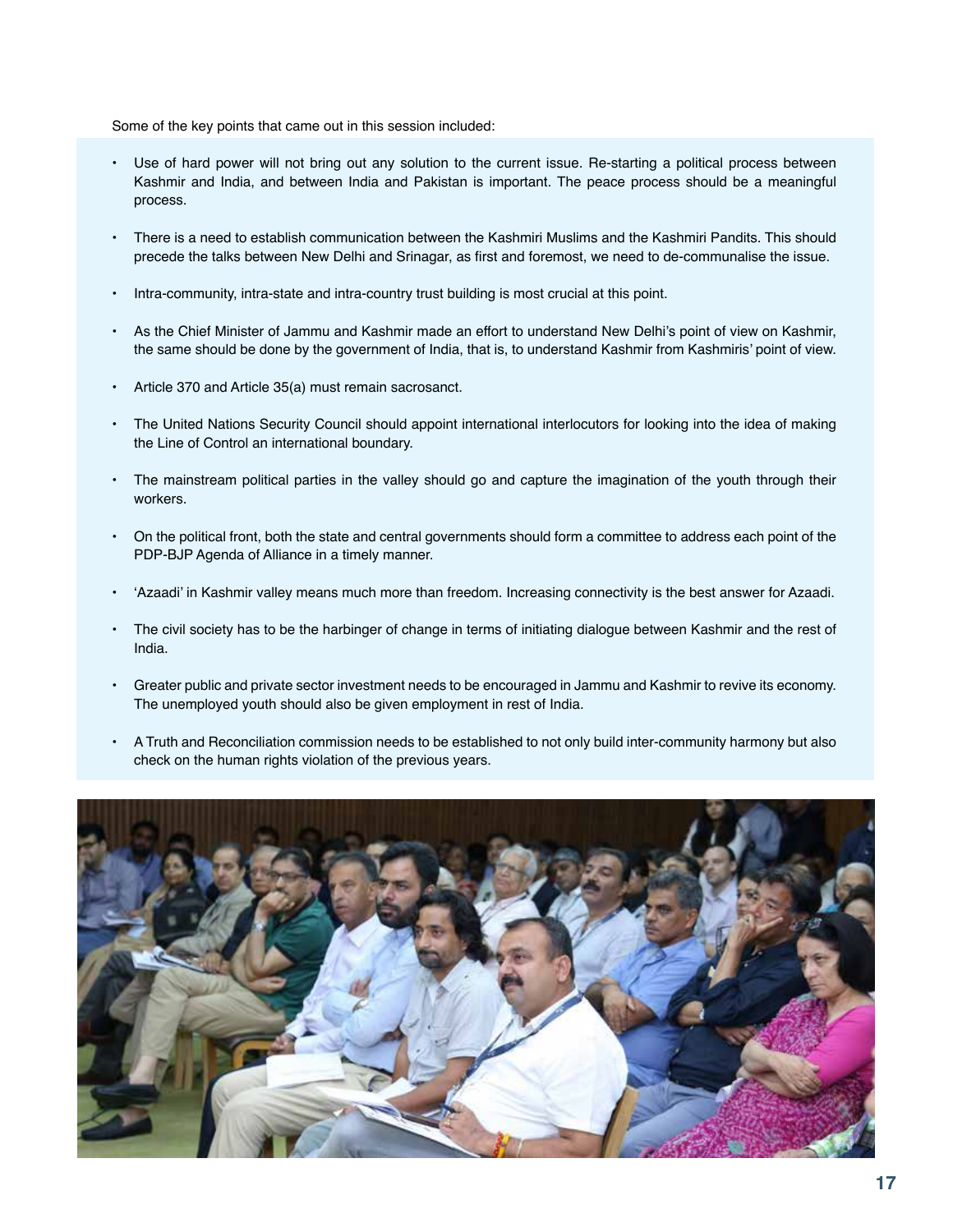#### VALEDICTORY SESSION

 $\frac{C}{\sqrt{2}}$  We have been consistent on the fact the accession of Jammu and Kashmir to India is final, that whatever solution we want to find it has to be within the four walls of the

 $\frac{C}{\ln 2}$  If we deny that there's a political element even to the violence struggle, we remove the option of a dialogue in the future 22

There can be no Alliance<sup>"</sup> denying of the erosion of political space. To that extent I blame both the state and central govt. Both were willing partners of the Agenda of

EXAMPLE<br>Bureau of Research on Industry & Economic Fundal

Jammu and Kashmir Conclave 2017





*L-R: Shujaat Bukhari, Omar Abdullah, Afaq Hussain*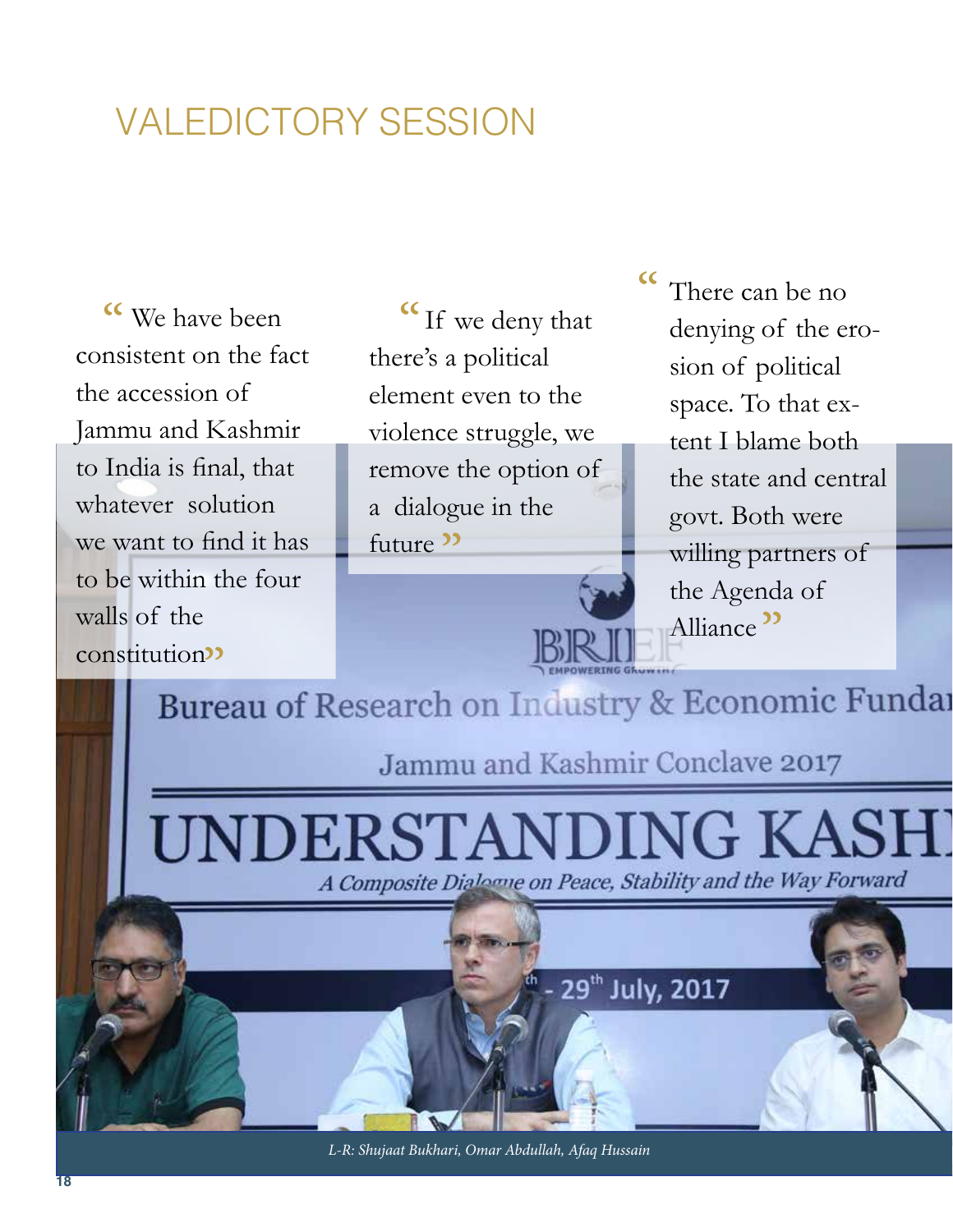The Former Chief Minister of Jammu and Kashmir, Omar Abdullah, participated in the Valedictory Session by adressing the questions raised by the audience and participants of the Conclave instead of delivering a Valedictory address. During the course of this question and answer session, the former Chief Minister raised some important points that the current state government and the central government need to consider. Selective excerpts from the session are given below:

> Question: Why is it th policians speak in different laguages during power and after they lose elections?

> Omar Abdullah: Why is it that the politicians in Jammu and Kashmir are held to a higher standard? It is politics. Within certain parameters, the mainstream political parties that fight elections have been consistent on some things. We (the National Conference) have been consistent on the fact the accession of Jammu and Kashmir to India is final, that whatever solution we want to find it has to be within the four wallas of the constitution. Positive and constructive engagement with Pakistan is (also) necessary. When (the) situation demands, we are capacble of positive enagagements. When Kashmir was flooded, and there was no way to reach out to political parties, I wrote handwritten letters to about 8 or 9 political leaders. We discussed hours on end to put the state out of the mess.

> Question: In 2008, you said in parliament that not an inch of land will be given to amaranth pilgrims. But in your tenure, thousands of rohingyas settled in Jammu and Ladakh. Why did u settle them there?

> Omar Abdullah: They (the Rohingyas) are United Nations' refugees. The state did not put them there, the centre did. It is an issue of the MEA.

> Question: How much are the mainstream parties responsible for their own shrinking space in Kashmir and how do they ensure that this does not happen to them again?

> Omar Abdullah: How can we absolve ourselves of responsibility when incidents like 2010 and 2016 happen? The mainstream political players, (and) the Union of India, are responsible for what's happening. We know that Paksitan fishes in troubled waters, (but) they are not the creaters of this sort of agitation that we have seen in 2016, 2010, and 2008. There is a fair amount of blame to be shared across the board.

> Question: Is there a new threat in Kashmir in terms of ISIS flags and Zakir Musa?

> Omar Abdullah: Of course it is a threat! But, it is dangerous if we see everything through the lens of Zakir Musa. Again, we are giving an easy exit to the Government of India. The largest militant organisation operating in the valley today is the Hizbul Mujhaeedeen. It is made up of Kashmiri youngsters and their aim is political – to separate Jammu and Kashmir from India. Their aim is not same as zakir musa. If we deny that there's a political element even to the violence struggle, we remove the option of a dialogue in the future. Zakir musa is an extension of religious driven organisations.

 $\frac{d}{dx}$  How can we absolve ourselves of responsibility when incidents like 2010 and 2016 happen? The mainstream political players, mentals the Union of India, all are responsible for what's happening"